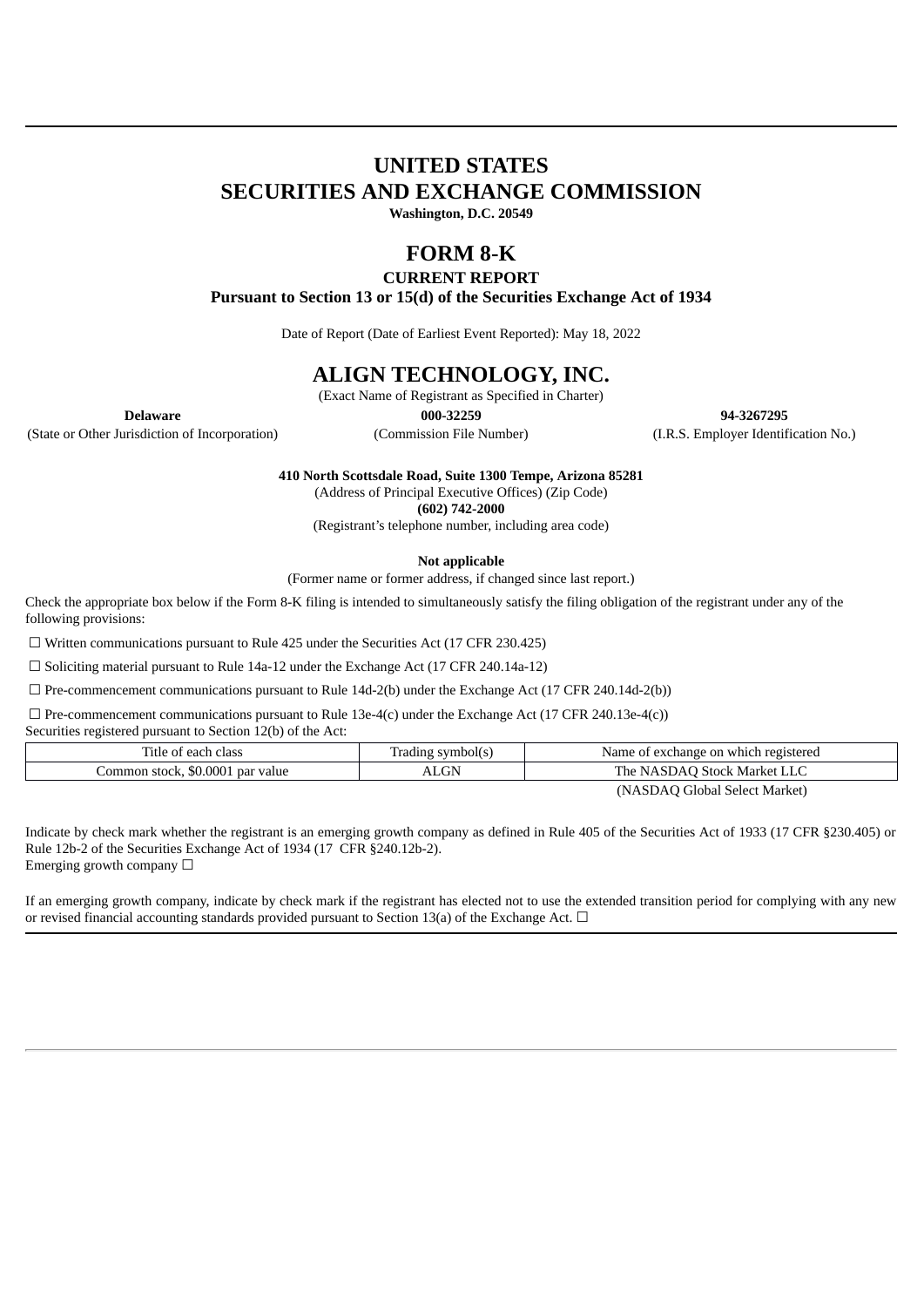### **Item 5.07 Submission of Matters to a Vote of Security Holders.**

Align Technology, Inc (the "Company") held its 2022 Annual Meeting of Stockholders on May 18, 2022 (the "Annual Meeting"). At the Annual Meeting, the stockholders of the Company voted on the following three proposals and cast their votes as described below. For more information about these proposals, see the Company's proxy statement dated April 5, 2022, the relevant portions of which are incorporated herein by reference.

#### **Proposal 1**

Proposal to elect the 10 directors named below to serve as directors until the next annual meeting of stockholders or until their respective successors have been duly elected and qualified.

| <b>Director Nominee</b> | For        | <b>Against</b> | <b>Abstain</b> | <b>Non-Votes</b> |
|-------------------------|------------|----------------|----------------|------------------|
| Kevin J. Dallas         | 66,413,839 | 387,285        | 71,105         | 3,429,686        |
| Joseph M. Hogan         | 65,894,721 | 908,124        | 69,383         | 3,429,687        |
| Joseph Lacob            | 54,536,876 | 12,024,369     | 310,983        | 3,429,687        |
| C. Raymond Larkin, Jr.  | 60,225,829 | 6,575,553      | 70,848         | 3,429,685        |
| George J. Morrow        | 57,371,276 | 9,190,330      | 310,622        | 3,429,687        |
| Anne M. Myong           | 65,556,458 | 1,246,364      | 69,407         | 3,429,686        |
| Andrea L. Saia          | 65,567,182 | 1,235,118      | 69,930         | 3,429,685        |
| Greg J. Santora         | 59,524,756 | 7,036,513      | 310,958        | 3,429,688        |
| Susan E. Siegel         | 65,646,768 | 1,155,665      | 69,796         | 3,429,686        |
| Warren S. Thaler        | 60,471,630 | 6,329,968      | 70,631         | 3,429,686        |

## **Proposal 2**

Proposal to ratify the appointment of PricewaterhouseCoopers LLP as the Company's independent registered public accounting firm for fiscal year 2022.

**For Against Abstain** 64,646,642 5,589,011 66,262

### **Proposal 3**

Proposal to conduct an advisory (non-binding) vote to approve the compensation of the Company's named executive officers.

| <u>For</u> | <b>Against</b> | Abstain | <b>Non-Votes</b> |
|------------|----------------|---------|------------------|
| 61,252,505 | 5,505,299      | 114,282 | 3.429.829        |

#### **Item 9.01 Financial Statements and Exhibits.**

(d) Exhibits

**Exhibit No.** Description 104 Cover Page Interactive Data File (embedded within the Inline XBRL document)